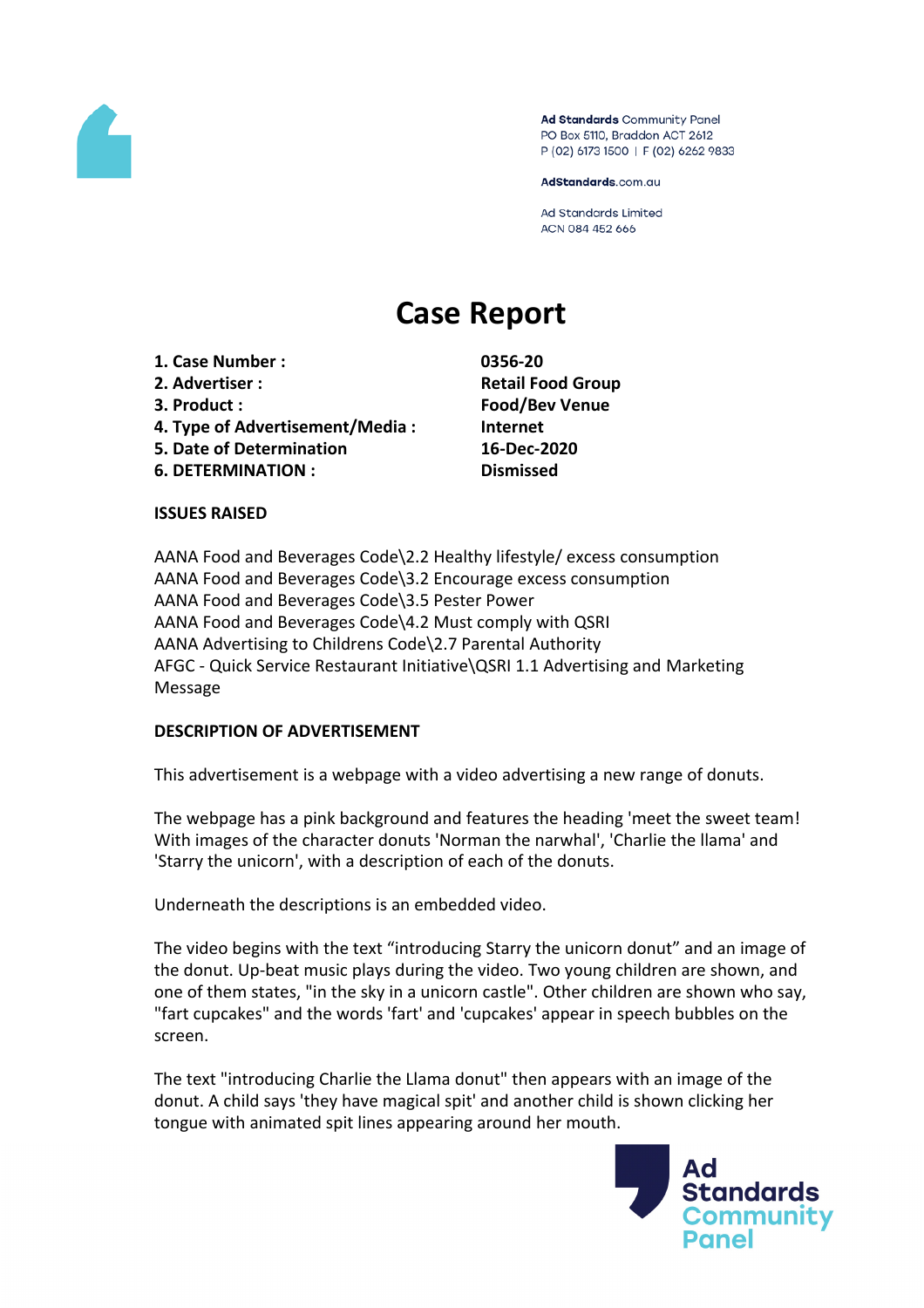

Three children are shown holding donuts with the middle child also imitating spitting.

The text "introducing Norman the narwhal donut" appears with an image of the donut.

The question "what sound does Norman make?" appears at the bottom of the screen and various children attempt to make narwhal noises.

The question "where does Norman live?" appears at the bottom of the screen. One child says, "maybe in the artic" and another says, "Alaska, under the sea". Two children are shown eating donuts and one says, 'so delicious'.

Images of the three donuts are shown, with the text, "The sweet team. Now available".

## **THE COMPLAINT**

A sample of comments which the complainant/s made regarding this advertisement included the following:

*The website, including the video is marketing directed to children. Small children feature in the video talking about the animals that are the themes for the donuts. The video is aimed at children because it features- colourful images, child friendly background music, special "magical" visual effects, the children speaking including saying "so delicious" and imagining where the characters live/come from. This is clearly aimed at getting children to pester their parents for junk food. In the Australian Dietary Guidelines donuts are discretionary foods and not to be consumed regularly and certainly then shouldn't be advertised to children. It is absurd to think that this would be an ad directed to anyone other than children.*

*If this marketing isn't primarily targeting children, I don't know what is. A 'fun' little video with children talking about the range of '#NewKidsRange' donuts, the imagery, the cute names and the child-like donut range such as 'Starry the Unicorn' would primarily appeal to children and is clearly directed at children. Donuts are not part of the healthy plate as per the Australian Guide to Health Eating and should not be marketed to children. Especially when we are in the middle of an obesity epidemic.*

## **THE ADVERTISER'S RESPONSE**

Comments which the advertiser made in response to the complainant/s regarding this advertisement include the following:

*We refer to your correspondence of 17 November 2020 and thank you for allowing us the opportunity to respond to the complaint on the agreed extended timeframe.*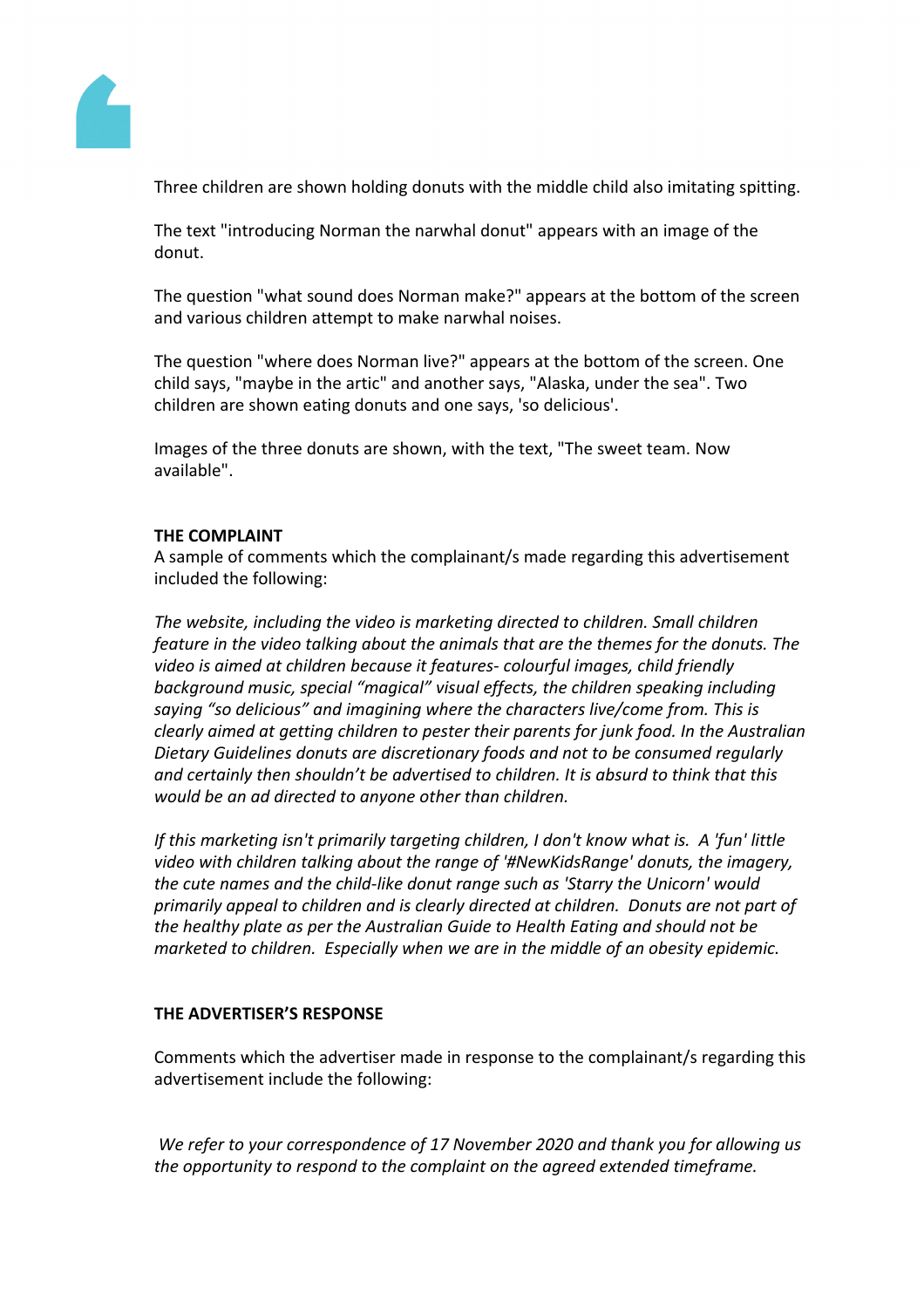

*We note that the complaint refers to a video published on the Donut King website (www.donutking.com.au/the-sweet-team/) (the Website) advertising three new donuts, launched as part of a range, collectively known as "The Sweet Team" range (the Video).*

*The complaint alleges that the Website, including the Video is "aimed at getting children to pester their parents for junk food" and has identified the following sections which are alleged to have been breached: -*

*1. The AANA Food & Beverage Advertising & Marketing Communications Code (the "Food Code"): a. Clause 2.2 Health lifestyle*

- *b. Clause 3.2 Encourages excess consumption*
- *c. Clause 3.5 Pester Power*
- *d. Clause 4.2 Must comply with QSRI*

*2. The AANA Code for Advertising & Marketing Communications to Children (the "Children's Code"): a. Clause 2.1 Community Standards b. Clause 2.7 Parental Authority*

*3. AFGC – Quick Service Restaurant Initiative (the "QSR Initiative"): a. 1.1Advertising and Marketing Message (the 'Codes')*

*It is the position of RFGA Management Pty Ltd, the system manager of the Donut King brand (the Advertiser), that the Website, including the Video does not breach the identified sections of the Codes, for the reasons outlined below.*

*Under the Codes, Advertising or Marketing Communication to Children is defined as 'Advertising or Marketing Communications which, having regard to the theme, visuals and language used, are directed primarily to Children and are for food and/or beverage products.' The QSR Initiative defines a child to be "persons under the age of 14 years of age.*

*The Board has cited in numerous case reports that the dictionary definition of "primarily" is applied when determining whether an Advertising or Marketing Communication is directed primarily to children. "Primarily" means "in the first place". Accordingly, for the Website or the Video to be subject to the provisions of the Codes, the Website, including the Video must be held to be aimed in the first instance at children. It is the Advertiser's submission that the Website, including the Video, is not directed primarily to children.*

## *The Website*

*The Advertiser submits that the Website is a corporate online platform for the 'Donut King' brand and performs a variety of functions, some of which include but are not limited to:*

*a. "Menu" – Details regarding food and beverage products, together with their kilojoule content, available for purchase from Donut King outlets;*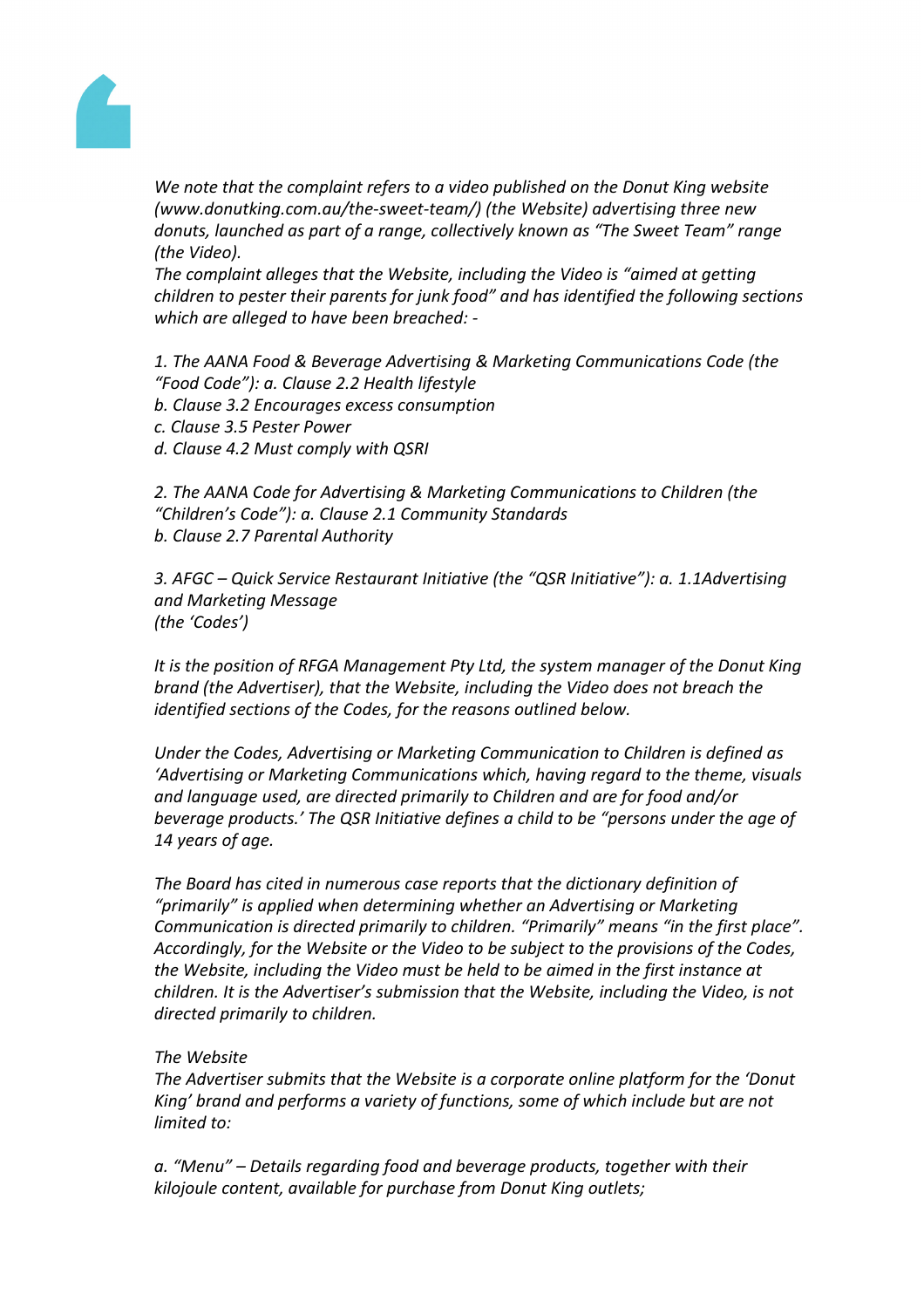

*b. "What's new" – providing information of current marketing campaigns and product offerings, including, amongst other campaigns, "The Sweet Team" range;*

*c. "Store Locator" – A facility which identifies nearby Donut King outlets based on the post code submitted by the user.*

*d. "own a franchise" – a user can submit an enquiry to purchase a Donut King franchise business.*

*e. DK Rewards program" – provides the platform to customers to download the App and register their reward card.*

*To view its function holistically it is clear the Website itself is to promote 'Donut King' as a whole, is aimed at a more mature audience and not directed primarily to children. While advertising and promotions of its current and new product ranges, including 'The Sweet Team' range, appears as a feature of the website, it is not predominately designed for such purpose. In this instance the Video is clearly a launch promotion initiative of the Donut King brand*

*Further, the Advertiser submits that many of the sections within the Website, including those noted above, would be considered 'boring' and unappealing to children, and for this reason, it is highly unlikely that children will be the audience for this medium.*

*The Website therefore cannot be reasonably categorised as intended or directed primarily to children.*

## *The Video*

*As noted above, the Video can be accessed via the Donut King Website at www.donutking.com.au/the-sweet-team/. The script are the words written within the Video itself. The verbal responses are unscripted.*

*To access and view the Video on the Website, and on the basis the viewer did not have the above file path (which is unlikely, noting it is not advertised on any other medium), the viewer would need to take all of the following steps:*

*1. Access the Donut King Website at www.donutking.com.au;*

*2. Navigate the viewer's way to the 'What's New' heading;*

*3. Scroll down to 'The Sweet Team' option (which is currently one or four promotional items listed under the 'What's New' heading); and 4. Watch the Video.*

*At no stage, prior to taking Step 1 is the Video referred to or advertised in any other section of the Website.*

## *It is submitted that:*

*1. The Website, including the Video is not directed primarily to children;*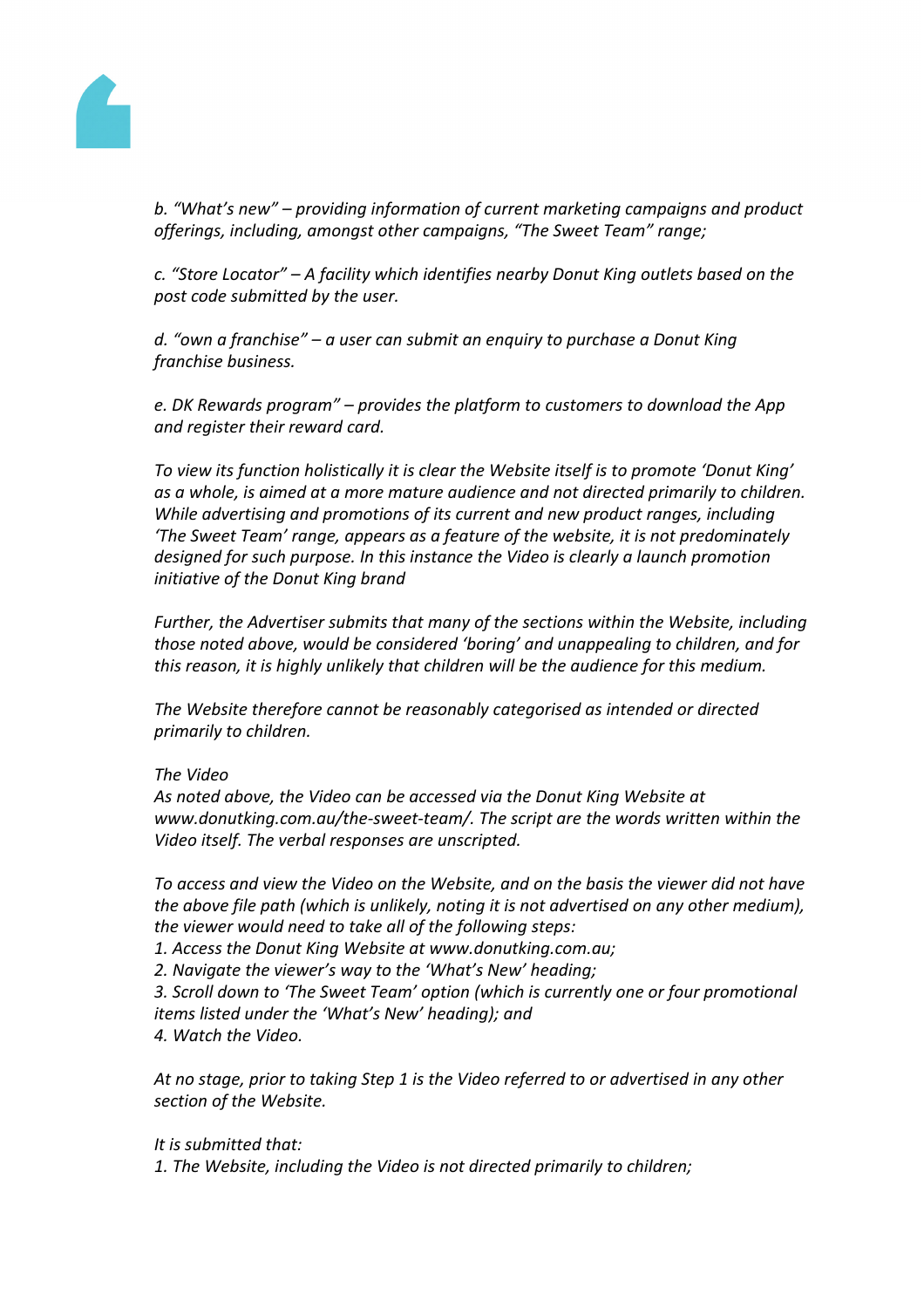

*2. A child would have no purpose or incentive to visit the Website noting its overall adult content;*

*3. As far as the Advertiser is concerned, children are unlikely viewers of the Website or the Video (specifically noting the medium);*

*4. If the Website was accessed by a child (which is not the intended audience) it is highly unlikely that the child would then be motivated to undertake the above steps on the off chance it would come across the Video (or any video). It is also unlikely that such steps could or would be actioned without parental control, assistance or supervision;*

*5. The Video makes no appeal (explicit or implicit) to a child to take any action after viewing the Video. Accordingly, it is rejected that the Video encourages a child viewer to urge parents and/or other adults responsible for a child's welfare to buy a doughnut from the advertised range.*

*As for the content of the Video, it is the Advertiser's submission that the content holds a broader appeal for both adult and child, as is the case for Donut King products generally. The theme, visual display and layout, while may be appealing to a child, is not directed primarily to a child. Further the visual aspects of the Video and Website is more intended to stimulate childhood memories of adults (specifically noting the medium it is on) as well as present a product range that may appeal to their children as a treat.*

*As such, based on the requirements outlined in the QSRI the advertisement is not directed primarily at children, does not appear in a medium directed primarily at children and does not appear in a medium which attracts (or intended to attract) children as its audience.*

*Further, at all times parents, and caregivers remain the decision maker about whether or not to purchase their child a doughnut. As such, the pester power section of the Food Code and Children's Code also do not apply.*

*Health lifestyle & Encouraging Excess Consumption*

*As the panel has determined in a number of prior decisions (Including Case Numbers 0345/17, 282/11, 0550/17, 0356/19, 0042/20, 0043/20) the '…promotion of a product which may have a particular nutritional composition is not, per se, undermine the importance of a healthy balanced lifestyle.'(Case number 0042/20, 0043/20)*

## *It is submitted that:*

*1. neither the Website nor the depiction of 'The Sweet Team' range doughnuts on the Video undermines the importance of a healthy balanced lifestyle;*

*2. The products are not advertised to replace a healthy balanced diet nor does the Video encourage or engage in excessive consumption;*

*3. The Video does not appear on prime time television, near kindergartens, schools or on school buses; and*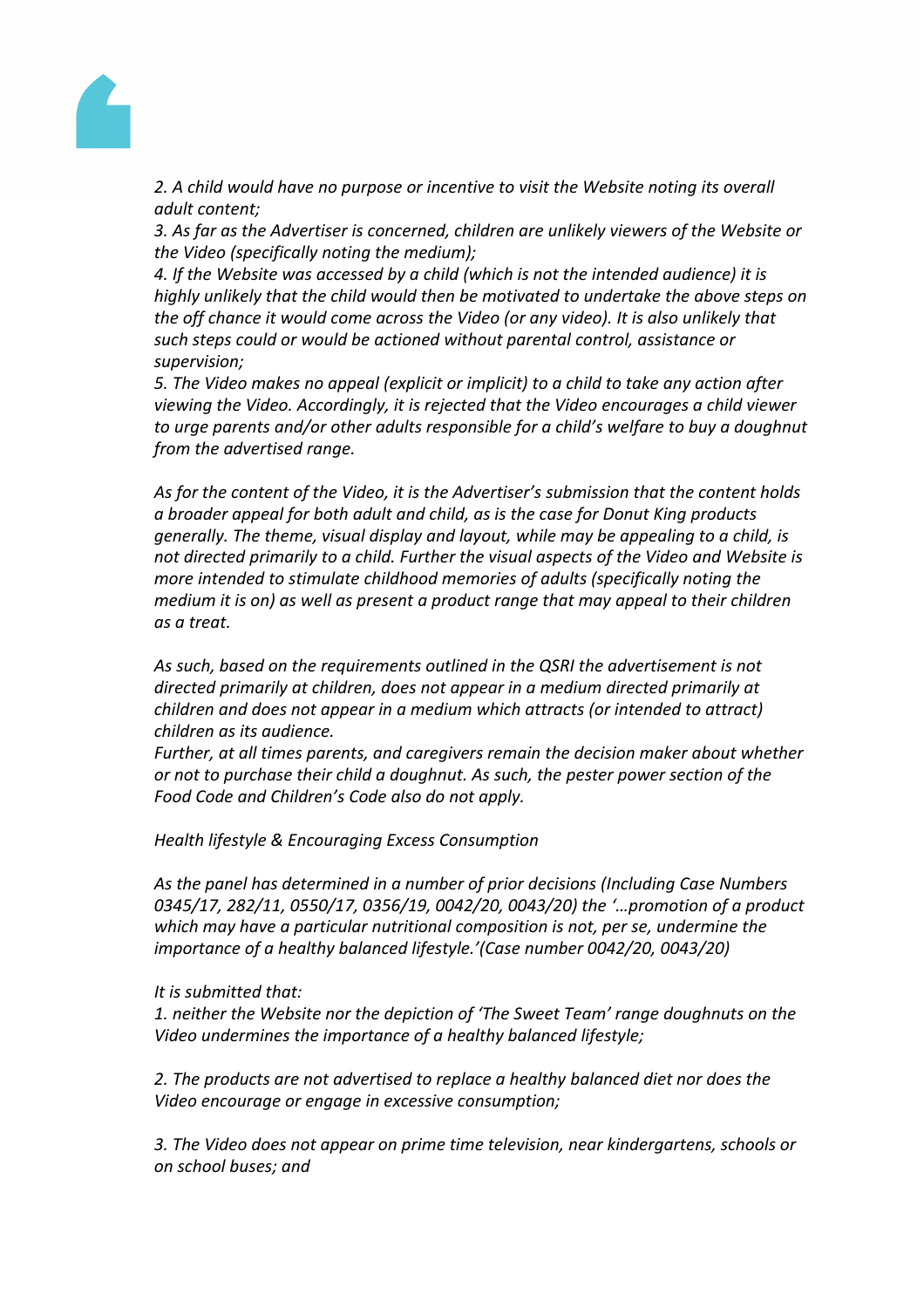

*4. there is nothing on the Website or the Video that disparages healthy food, good lifestyle decisions or exercise.*

*As such the healthy lifestyle and encouraging excess consumption sections of the Food Code and the Children's Code do not apply. Further, and in consideration of the Practice Note to Section 2.2 of the Food Code, the Advertiser does not consider: - 1. the use of an image of three (3) donuts; and*

*2. text stating that the range is available for purchase as Advertising or Marketing communication which encourages excess consumption.*

## *Conclusion*

*Donut King takes a responsible approach to informing its customer base and has taken every care, together with its agency, PHYD Studios, to ensure compliance with the Codes. For the reasons outlined above, the Advertiser views that the Website, including the Video is compliant with the Codes and therefore the Complaint should be dismissed.*

*We otherwise affirm the Advertiser's desire to work co-operatively with the Ad Standards Board to resolve any concerns which it may or may not hold in respect of the Complaint or the Video generally. We trust the above offers adequate additional detail to enable due consideration and thank you for the opportunity to do so.*

## **THE DETERMINATION**

The Ad Standards Community Panel (the Panel) considered whether this advertisement breaches the AANA Code for Advertising and Marketing Communications to Children (the Children's Code), the AANA Food and Beverages Advertising and Marketing Communications Code (the Food Code) and the Australian Quick Service Restaurant Industry Initiative for Responsible Advertising and Marketing to Children (the QSRI).

The Panel noted the complainants' concern that the advertisement is targeting unhealthy food to children which is not appropriate during an obesity epidemic.

The Panel viewed the advertisement and noted the advertiser's response.

## **Is the advertisement for a Food or Beverage Product?**

The Panel noted that the definition of Food or Beverage Product in the Food Code is: "any food or beverage products other than alcoholic beverages as defined in and subject to regulation by the Alcohol Beverages Advertising Code".

The Panel noted the advertisement shows the new donut range and considered that this is an advertisement for food products.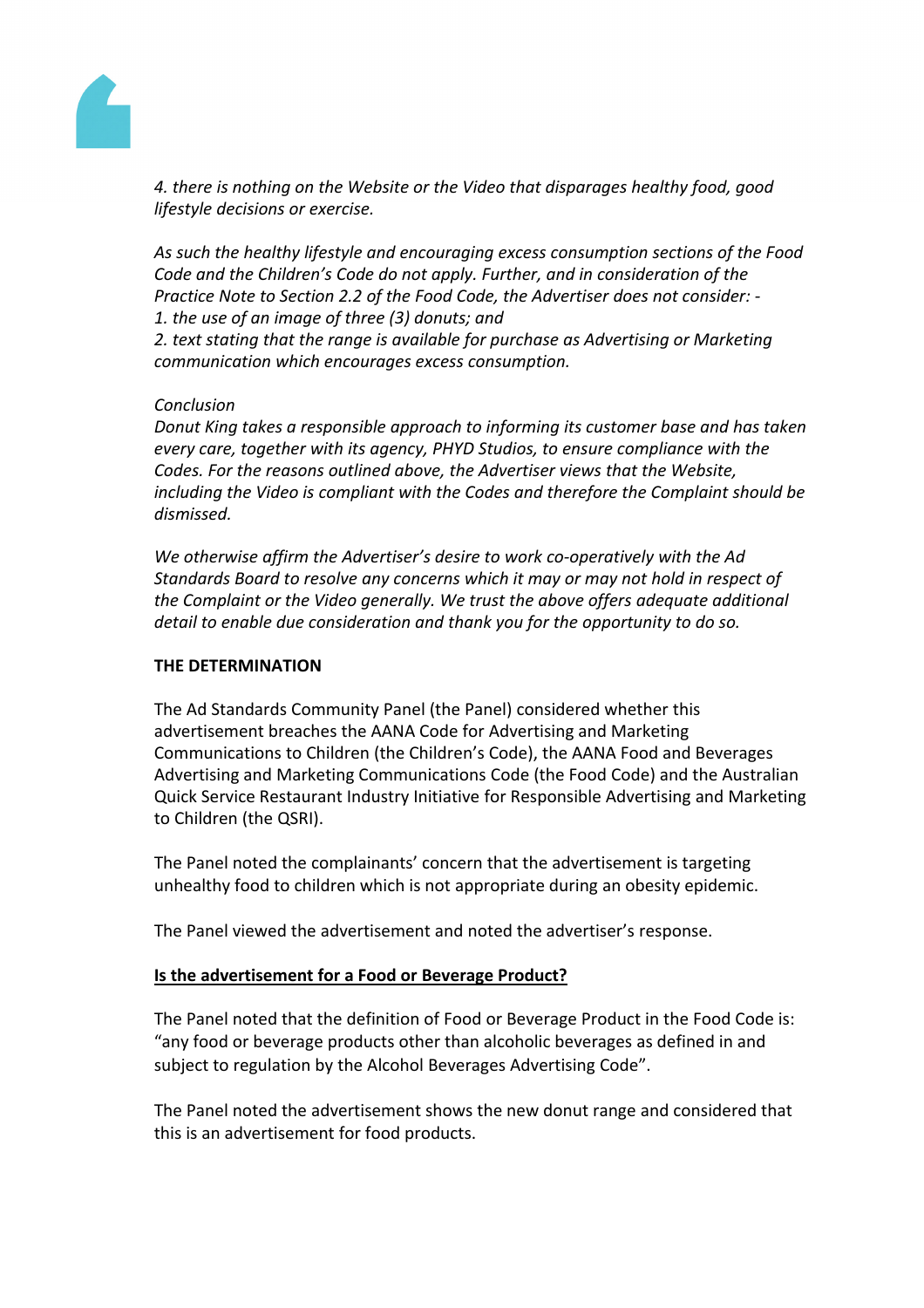

## **Is this advertisement directed primarily to Children?**

The Panel noted that the Food Code defines Advertising or Marketing Communications to Children as 'Advertising or Marketing Communications which, having regard to the theme, visuals and language used, are directed primarily to Children and are for a Children's Food or Beverage Product.'

The Panel noted that Children's Food or Beverage Product is defined as 'any food or beverage product (other than alcoholic beverages as defined in and subject to regulation by the Alcohol Beverages Advertising Code) which is targeted toward and has principal appeal to Children.'

The Panel noted that Children is defined as 'persons 14 years old or younger'.

## Is the theme of the advertisement directed primarily to children?

The Panel considered that the theme of the overall webpage is to highlight the new 'sweet treat' product range available in their stores. The Panel considered that this would be a theme which was attractive to children, however would be equally attractive to parents and to franchise owners.

Overall, the Panel considered that the theme of the advertisement would be equally attractive to both adults and children.

## Is the language of the advertisement directed primarily to children?

The Panel noted the complainants' concern that the advertisement features child friendly background music, the children speaking including saying "so delicious" and imagining where the characters live/come from.

The Panel first considered the language in the webpage itself. The Panel considered the opening line under the heading is "We've launched our new 'Sweet Team' Range, especially created for our younger donut enthusiasts!". The Panel considered that using words like 'launched' and 'enthusiasts' would be more attractive to parents and franchise owners than it would be attractive to children.

The Panel then considered that the next line was 'Meet the Sweet Team – they are waiting to meet you at a Donut King store near you!" was a phrase which seemed to be directly speaking to people who would be interested in consuming the product – and that this would primarily be children.

The Panel then considered the descriptions of the donuts. The Panel noted that the descriptions included some fantastical elements such as "This Llama don't want no drama" and "Starry will be your lucky charm, sure to be a hit with unicorn fans and known for her beauty and magic in the wild." The Panel considered these elements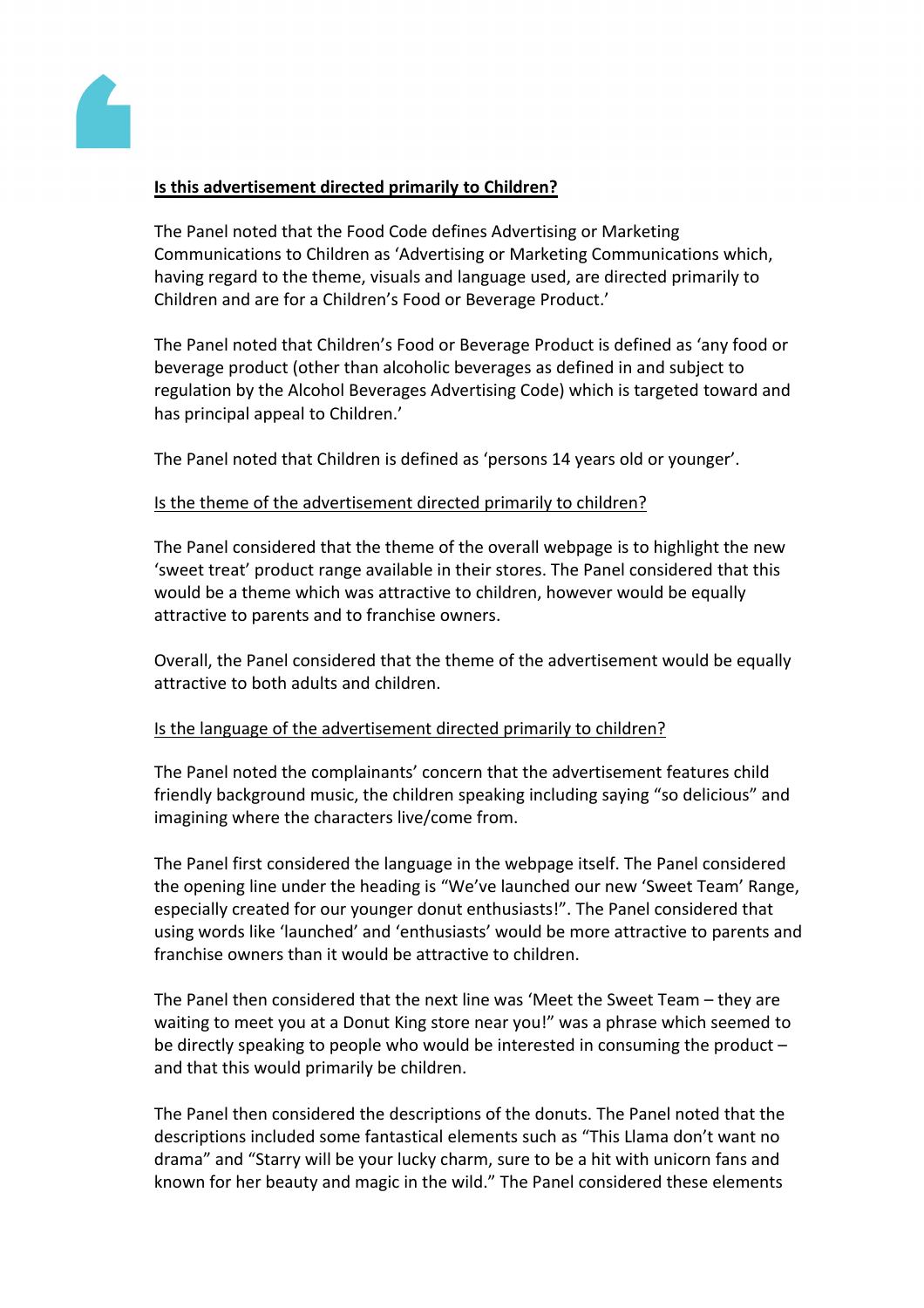

would be attractive to young children through the imaginative description. However, the Panel noted that the remaining language under the descriptions of donuts was informative and related to the ingredients and flavours of the donuts, and considered that this information would be more attractive to parents and franchise owners.

The Panel then considered the language in the video. The Panel noted that the video included instrumental, cheerful music and young children talking. The Panel considered that the music and language in the advertisement would be attractive to very young children, however most children over five would find the descriptions too simplistic. The Panel considered that the video would also be attractive to parents of young children, who would be able to get ideas about the kinds of questions their child could be asked about the treats to stimulate their imagination.

## Are the visuals of the advertisement directed primarily to children?

The Panel noted the complainants' concern that the advertisement features colourful images, and special "magical" visual effects.

The Panel noted that the webpage had a pink background and included images of stars, donuts and rainbows. The Panel considered that the pink colour was consistent with the brand identity and would not of itself be attractive to children. The Panel considered that the images of the donut characters would be attractive to children, however would be equally attractive to parents of young children looking for a treat and franchise owners looking for information on the new range.

The Panel then considered the visuals in the video. The Panel noted that the video included animated cartoon images of the three donut characters and imagery of the young children holding the donuts and talking about them. The Panel considered that the visuals in the advertisement would be attractive to very young children, however most children over five would find the visuals too simplistic and would not be interested in advertising showing children younger than them. The Panel considered that the video would also be attractive to parents of young children.

## Is the content of the advertisement overall directed primarily to children?

The Panel reiterated that it is essential that they consider all elements of the advertisement and make a decision based on how all of the elements of the advertisement interact, and the overall impression that they make, in determining whether an advertisement is clearly directed primarily to children.

The Panel noted the advertiser response that the theme, visual display and layout, while they may be appealing to a child, are not directed primarily to a child. The Panel further noted the advertiser's response that the visual aspects of the advertisement is more intended to stimulate childhood memories of adults (specifically noting the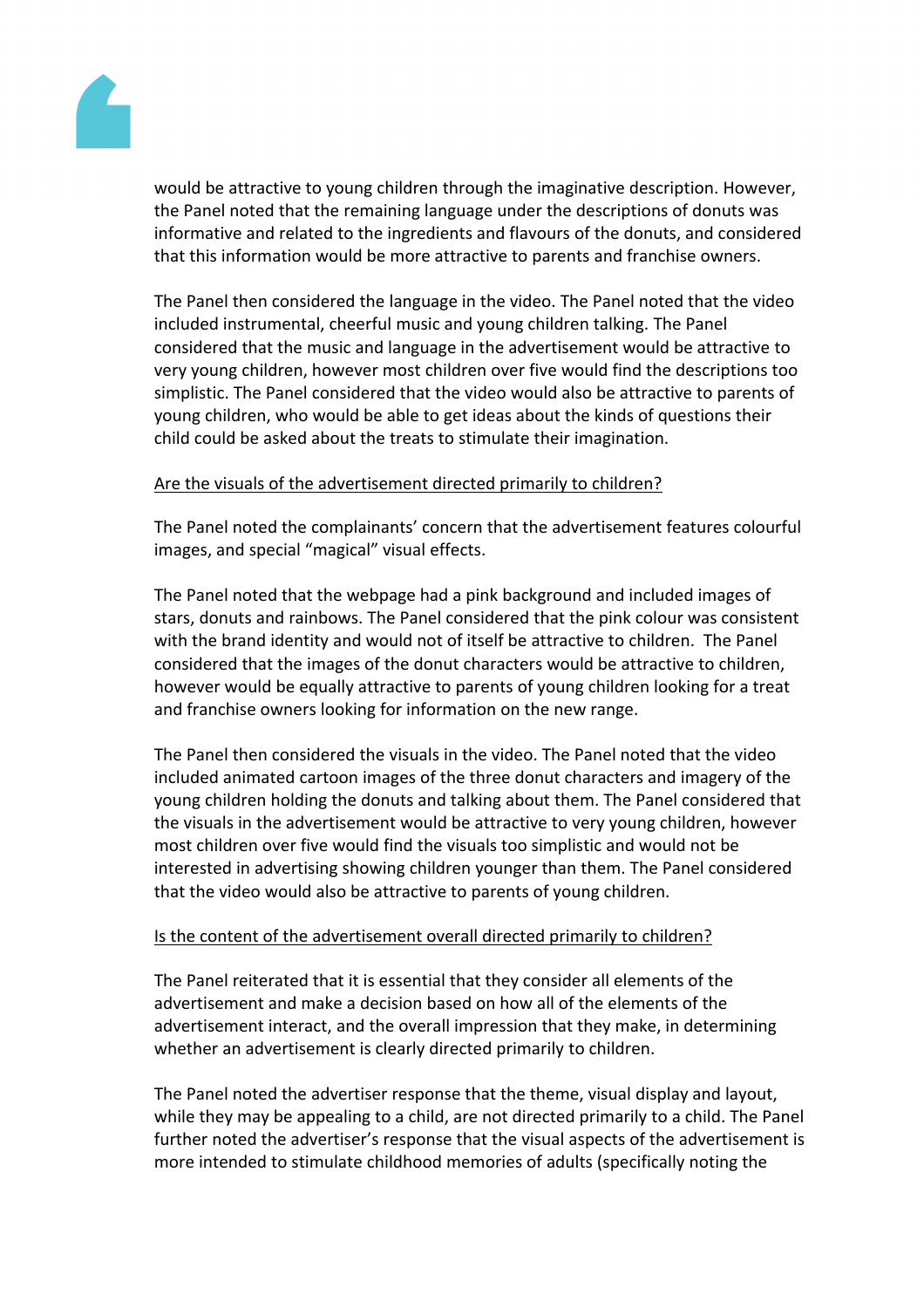

medium it is on) as well as present a product range that may appeal to their children as a treat.

The Panel considered that there were some elements of the advertisement, particularly the visuals, which would be attractive to children, however other elements such as the themes and language would be equally attractive to both children, parents and franchise owners.

The Panel considered that the advertisement, through themes, visuals and language, was attractive to both adults and children but not directed in the first instance to children under 14.

# Is the advertisement for a product of principal appeal to Children?

The Panel noted that the advertisement is for the new character donut range at donut king and references the product as a treat for children. The Panel considered that these products would be of principal appeal to children under 14.

## Conclusion: is the advertisement directed primarily to children?

Finding that the theme, visuals and language used in the advertisement are not directed primarily to Children, although they are for a Children's Food or Beverage Product, the Panel determined that the advertisement was not directed primarily to children.

# **AANA Code for Advertising and Marketing Communications to Children (the Children's Code)**

Section 2.7 Advertising or Marketing Communication to Children: (a) must not undermine the authority, responsibility or judgment of parents or carers; (b) must not contain an appeal to Children to urge their parents, carers or another person to buy a Product for them;

(c) must not state or imply that a Product makes Children who own or enjoy it superior to their peers; and

(d) must not state or imply that persons who buy the Product are more generous than those who do not.

As discussed above, the Panel noted that the advertisement was not a marketing communication directed primarily to children. As such the provisions of the Children's Code do not apply.

# **AANA Food and Beverages Advertising and Marketing Communications Code (the Food Code).**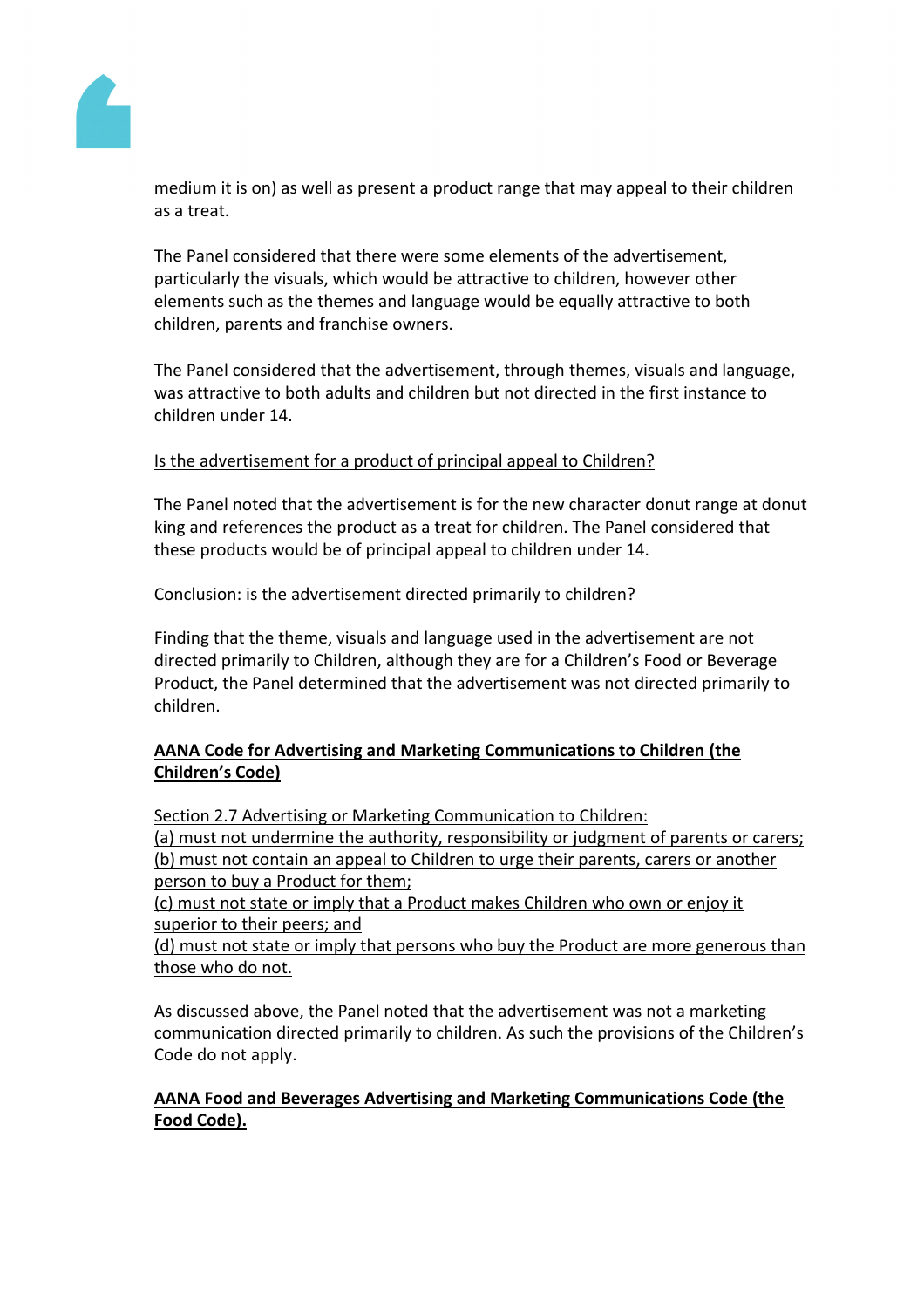

Section 2.2 Advertising or Marketing Communication for Food or Beverage Products shall not shall not undermine the importance of healthy or active lifestyles nor the promotion of healthy balanced diets or encourage what would reasonably be considered as excess consumption through the representation of product/s or portion sizes disproportionate to the setting/s portrayed or by means otherwise regarded as contrary to Prevailing Community Standards.

The Panel noted the complainants' concern that the advertisement was promoting unhealthy food.

The Panel considered that there was nothing in the advertisement which suggested that the advertised product should be eaten in excess. The Panel considered that the heading of the advertisement directly refers to the products as treats. The Panel considered that advertising a food of lower nutritional value was not of itself undermining the importance of healthy balanced diets.

Overall, the Panel considered that the advertisement did not undermine the importance of healthy or active lifestyles nor the promotion of healthy balanced diets or encourage what would reasonably be considered as excess consumption and did not breach Section 2.2 of the Food Code.

Section 3.2 Advertising or Marketing Communication to Children shall not improperly exploit Children's imaginations in ways which might reasonably be regarded as being based upon an intent to encourage those Children to consume what would be considered, acting reasonably, as excessive quantities of the Children's Food or Beverage Product/s.

As discussed above, the Panel noted that the advertisement was not a marketing communication directed primarily to children. As such the provisions of Section Three of the Food Code do not apply.

3.5 Advertising or Marketing Communication to Children shall not include any appeal to Children to urge parents and/or other adults responsible for a child's welfare to buy particular Children's Food or Beverage Products for them.

As discussed above, the Panel noted that the advertisement was not a marketing communication directed primarily to children. As such the provisions of Section Three of the Food Code do not apply.

Section 4.2 Advertising or Marketing Communication for Food or Beverage Products by a Quick Service Restaurant must comply with Schedule 1 of the QSRI, where applicable

The Panel noted that this was an advertisement for food and beverages and therefore must comply with Schedule 1 of the QSRI.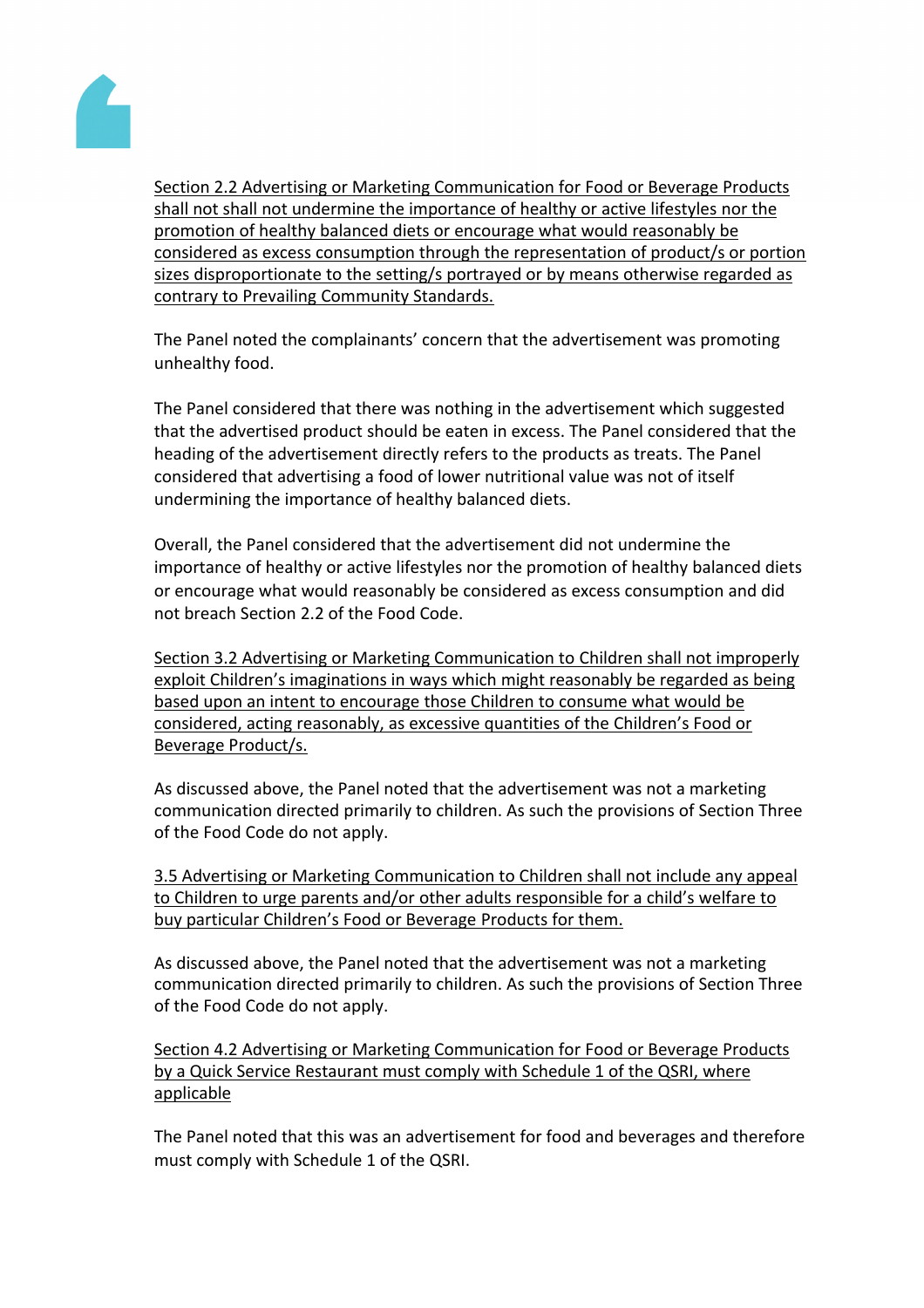

# **Quick Service Restaurant Industry Initiative for Responsible Advertising and Marketing to Children (the QSRI)**

The Panel first considered the provisions of the QSRI.

The Panel considered the definition of advertising or marketing communications to children within the QSRI. The definition states that 'Advertising or Marketing Communications which, having regard to the theme, visuals and language used, are directed primarily to Children and are for food and/or beverage products.' Under this initiative children means "persons under the age of 14 years of age."

The Panel noted the QSRI provides that advertising or marketing communication activities are advertising or marketing communications to children and therefore captured under the RCMI Initiative if:

1. the content of the advertisement or marketing communication is, having regard to the theme, visuals and language used, are directed primarily to children (and are for food and/or beverage products) or

2. The placement of the advertisement or marketing communication is in a medium that is directed primarily to children, ie:

a. in relation to television, all C and P rated programs and other rated programs that are directly primarily to children through their themes, visuals and language; and/or

b. where children represent 35 percent or more of the audience of the Medium.

With regards to point 1, the Panel considered the theme, content and visuals of the advertisement. The Panel noted the dictionary definition of "primarily" is "in the first place" and that to be within the QSRI the Panel must find that the advertisement is aimed in the first instance at children under 14.

# Point 1: Is the content of the advertisement directed primarily to children?

As discussed above, the Panel did not consider that the themes, visuals and language of the advertisement were directed primarily to children under 14.

# Point 2: Is the advertisement in a medium that is directed primarily to children?

The Panel noted that the advertisement is a page on the Donut King website. The Panel considered that the website mainly features product information and information for franchise owners.